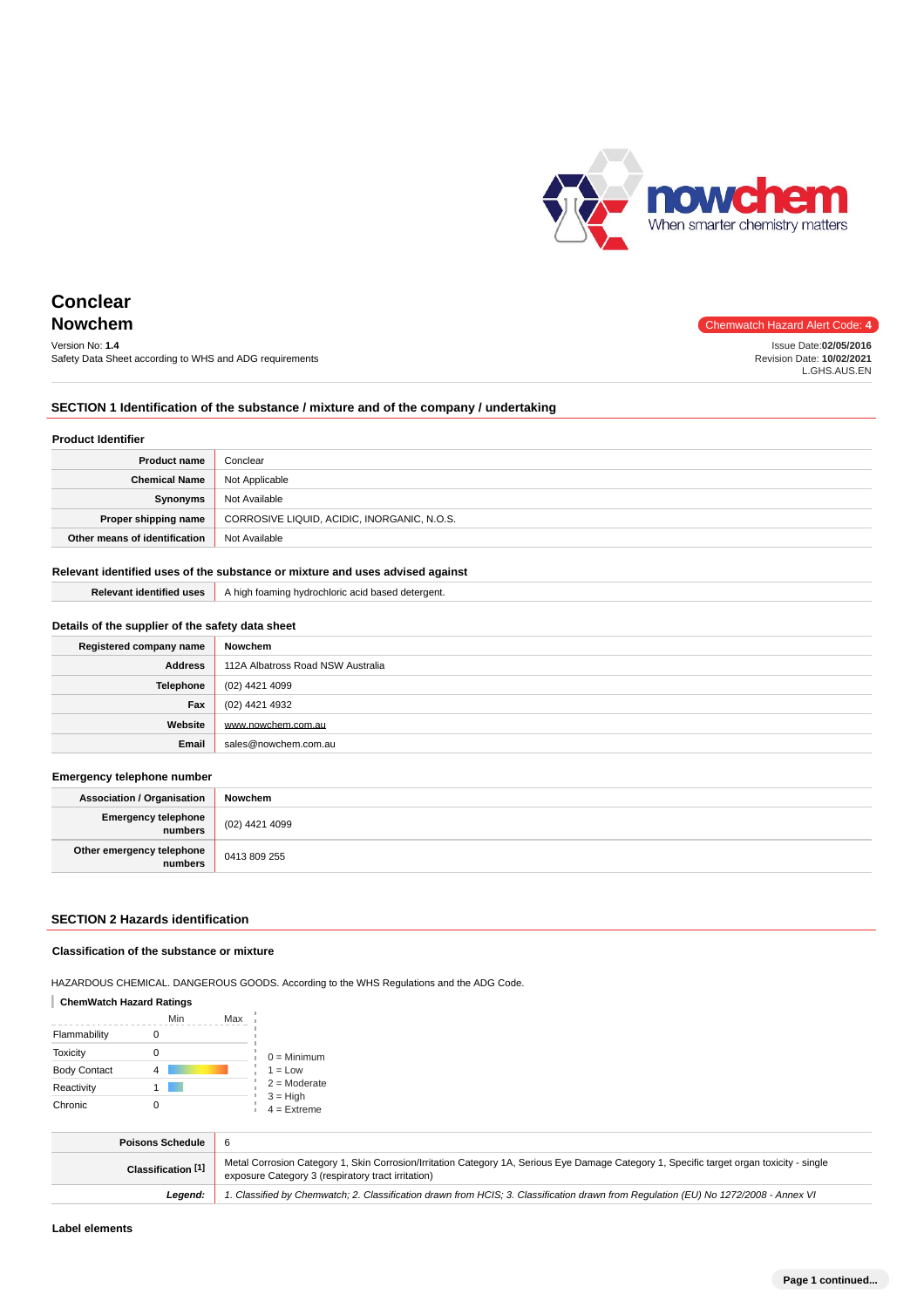

| Hazard pictogram(s)                          |                                                                                                                                        |
|----------------------------------------------|----------------------------------------------------------------------------------------------------------------------------------------|
| <b>Signal word</b>                           | <b>Danger</b>                                                                                                                          |
| Hazard statement(s)                          |                                                                                                                                        |
| H290                                         | May be corrosive to metals.                                                                                                            |
| H314                                         | Causes severe skin burns and eye damage.                                                                                               |
| H335                                         | May cause respiratory irritation.                                                                                                      |
| <b>Precautionary statement(s) General</b>    |                                                                                                                                        |
| P <sub>101</sub>                             | If medical advice is needed, have product container or label at hand.                                                                  |
| P102                                         | Keep out of reach of children.                                                                                                         |
| P103                                         | Read carefully and follow all instructions.                                                                                            |
| <b>Precautionary statement(s) Prevention</b> |                                                                                                                                        |
| P <sub>101</sub>                             | If medical advice is needed, have product container or label at hand.                                                                  |
| P102                                         | Keep out of reach of children.                                                                                                         |
| P103                                         | Read label before use.                                                                                                                 |
| P260                                         | Do not breathe mist/vapours/spray.                                                                                                     |
| P271                                         | Use only outdoors or in a well-ventilated area.                                                                                        |
| P280                                         | Wear protective gloves/protective clothing/eye protection/face protection.                                                             |
| P234                                         | Keep only in original container.                                                                                                       |
| <b>Precautionary statement(s) Response</b>   |                                                                                                                                        |
| P301+P330+P331                               | IF SWALLOWED: Rinse mouth. Do NOT induce vomiting.                                                                                     |
| P303+P361+P353                               | IF ON SKIN (or hair): Take off immediately all contaminated clothing. Rinse skin with water [or shower].                               |
| P305+P351+P338                               | IF IN EYES: Rinse cautiously with water for several minutes. Remove contact lenses, if present and easy to do. Continue rinsing.       |
|                                              | $\mathbf{u}$ points $\mathbf{v}$ and $\mathbf{v}$ and $\mathbf{v}$ and $\mathbf{v}$ and $\mathbf{v}$ are $\mathbf{v}$ and $\mathbf{v}$ |

| P305+P351+P338 | TH IN EYES: Rinse cautiously with water for several minutes. Remove contact lenses, if present and easy to do. Continue rinsing. |
|----------------|----------------------------------------------------------------------------------------------------------------------------------|
| P310           | Immediately call a POISON CENTER/doctor/                                                                                         |
| P321           | Specific treatment (see  on this label).                                                                                         |
| P363           | Wash contaminated clothing before reuse.                                                                                         |
| P390           | Absorb spillage to prevent material damage.                                                                                      |
| P304+P340      | IF INHALED: Remove person to fresh air and keep comfortable for breathing.                                                       |
|                |                                                                                                                                  |

# **Precautionary statement(s) Storage**

| P405      | $:$ to re                                                        |
|-----------|------------------------------------------------------------------|
| P403+P233 | Store in a well-ventilated place. Keep container tightly closed. |

# **Precautionary statement(s) Disposal**

**P501** Dispose of contents/container to authorised hazardous or special waste collection point in accordance with any local regulation.

# **SECTION 3 Composition / information on ingredients**

# **Substances**

See section below for composition of Mixtures

# **Mixtures**

| <b>CAS No</b> | %[weight] | Name                    |
|---------------|-----------|-------------------------|
| 7647-01-0     | 10-30     | hydrochloric acid       |
| 9016-45-9     | $<$ 10    | nonylphenol ethoxylates |
| 64665-57-2    | $\lt'$    | sodium tolvltriazole    |
|               |           |                         |

# **SECTION 4 First aid measures**

# **Description of first aid measures**

| <b>Eye Contact</b> | If this product comes in contact with the eyes:<br>Immediately hold eyelids apart and flush the eye continuously with running water.<br>Ensure complete irrigation of the eye by keeping eyelids apart and away from eye and moving the eyelids by occasionally lifting the upper<br>and lower lids.<br>Continue flushing until advised to stop by the Poisons Information Centre or a doctor, or for at least 15 minutes.<br>Transport to hospital or doctor without delay. |
|--------------------|------------------------------------------------------------------------------------------------------------------------------------------------------------------------------------------------------------------------------------------------------------------------------------------------------------------------------------------------------------------------------------------------------------------------------------------------------------------------------|
|--------------------|------------------------------------------------------------------------------------------------------------------------------------------------------------------------------------------------------------------------------------------------------------------------------------------------------------------------------------------------------------------------------------------------------------------------------------------------------------------------------|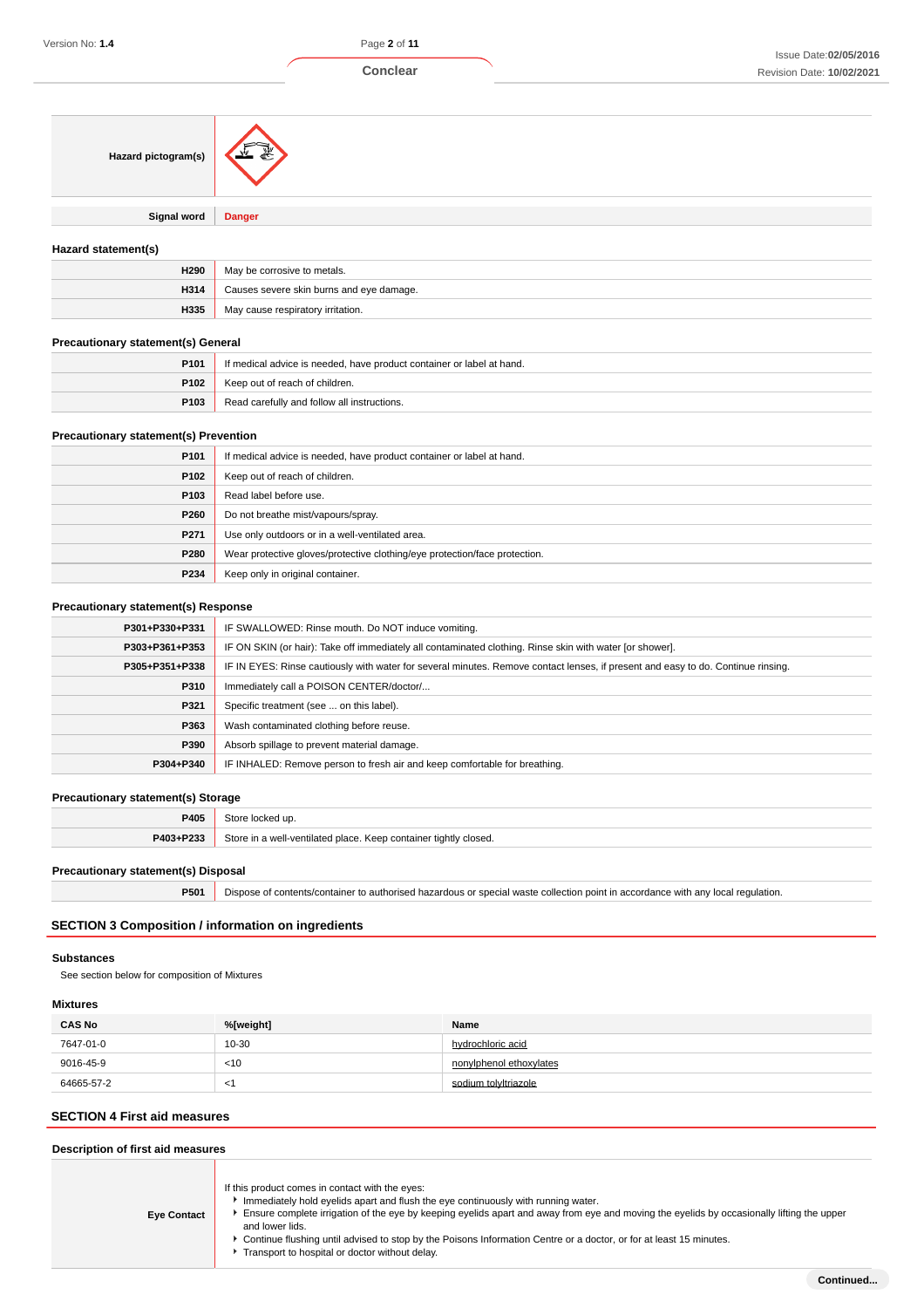**Conclear**

|                     | ▶ Removal of contact lenses after an eye injury should only be undertaken by skilled personnel.                                                                                                                                                                                                                                                                                                                                                                                                                                                                                                                                                                      |
|---------------------|----------------------------------------------------------------------------------------------------------------------------------------------------------------------------------------------------------------------------------------------------------------------------------------------------------------------------------------------------------------------------------------------------------------------------------------------------------------------------------------------------------------------------------------------------------------------------------------------------------------------------------------------------------------------|
| <b>Skin Contact</b> | If skin or hair contact occurs:<br>Immediately flush body and clothes with large amounts of water, using safety shower if available.<br>▶ Quickly remove all contaminated clothing, including footwear.<br>▶ Wash skin and hair with running water. Continue flushing with water until advised to stop by the Poisons Information Centre.<br>Transport to hospital, or doctor.                                                                                                                                                                                                                                                                                       |
| Inhalation          | If fumes or combustion products are inhaled remove from contaminated area.<br>Lay patient down. Keep warm and rested.<br>▶ Prostheses such as false teeth, which may block airway, should be removed, where possible, prior to initiating first aid procedures.<br>Apply artificial respiration if not breathing, preferably with a demand valve resuscitator, bag-valve mask device, or pocket mask as trained.<br>Perform CPR if necessary.<br>Transport to hospital, or doctor, without delay.<br>Inhalation of vapours or aerosols (mists, fumes) may cause lung oedema.<br>▶ Corrosive substances may cause lung damage (e.g. lung oedema, fluid in the lungs). |
| Ingestion           | For advice, contact a Poisons Information Centre or a doctor at once.<br>Urgent hospital treatment is likely to be needed.<br>If swallowed do <b>NOT</b> induce vomiting.<br>If vomiting occurs, lean patient forward or place on left side (head-down position, if possible) to maintain open airway and prevent aspiration.<br>• Observe the patient carefully.<br>▶ Never give liquid to a person showing signs of being sleepy or with reduced awareness; i.e. becoming unconscious.<br>Give water to rinse out mouth, then provide liquid slowly and as much as casualty can comfortably drink.<br>Transport to hospital or doctor without delay.               |

#### **Indication of any immediate medical attention and special treatment needed**

For acute or short term repeated exposures to strong acids:

- Airway problems may arise from laryngeal edema and inhalation exposure. Treat with 100% oxygen initially.
- Respiratory distress may require cricothyroidotomy if endotracheal intubation is contraindicated by excessive swelling
- Intravenous lines should be established immediately in all cases where there is evidence of circulatory compromise.

Strong acids produce a coagulation necrosis characterised by formation of a coagulum (eschar) as a result of the dessicating action of the acid on proteins in specific tissues.

- INGESTION: Immediate dilution (milk or water) within 30 minutes post ingestion is recommended.
- **DO NOT** attempt to neutralise the acid since exothermic reaction may extend the corrosive injury.
- Be careful to avoid further vomit since re-exposure of the mucosa to the acid is harmful. Limit fluids to one or two glasses in an adult.
- Charcoal has no place in acid management.
- Some authors suggest the use of lavage within 1 hour of ingestion.

SKIN:

Skin lesions require copious saline irrigation. Treat chemical burns as thermal burns with non-adherent gauze and wrapping.

Deep second-degree burns may benefit from topical silver sulfadiazine.

EYE:

- Eye injuries require retraction of the eyelids to ensure thorough irrigation of the conjuctival cul-de-sacs. Irrigation should last at least 20-30 minutes. **DO NOT** use neutralising agents or any other additives. Several litres of saline are required.
- Cycloplegic drops, (1% cyclopentolate for short-term use or 5% homatropine for longer term use) antibiotic drops, vasoconstrictive agents or artificial tears may be indicated dependent on the severity of the injury.

Steroid eye drops should only be administered with the approval of a consulting ophthalmologist).

[Ellenhorn and Barceloux: Medical Toxicology]

# **SECTION 5 Firefighting measures**

#### **Extinguishing media**

- There is no restriction on the type of extinguisher which may be used.
- Use extinguishing media suitable for surrounding area.

#### **Special hazards arising from the substrate or mixture**

#### **Advice for firefighters**

| <b>Fire Fighting</b>         |                                                                                                                                                                                                                                                                                                                                                                                         |
|------------------------------|-----------------------------------------------------------------------------------------------------------------------------------------------------------------------------------------------------------------------------------------------------------------------------------------------------------------------------------------------------------------------------------------|
| <b>Fire/Explosion Hazard</b> | • Non combustible.<br>Not considered to be a significant fire risk.<br>Acids may react with metals to produce hydrogen, a highly flammable and explosive gas.<br>Heating may cause expansion or decomposition leading to violent rupture of containers.<br>May emit corrosive, poisonous fumes. May emit acrid smoke.<br>Decomposition may produce toxic fumes of:<br>hydrogen chloride |
| <b>HAZCHEM</b>               | 2X                                                                                                                                                                                                                                                                                                                                                                                      |

## **SECTION 6 Accidental release measures**

**Personal precautions, protective equipment and emergency procedures**

See section 8

#### **Environmental precautions**

See section 12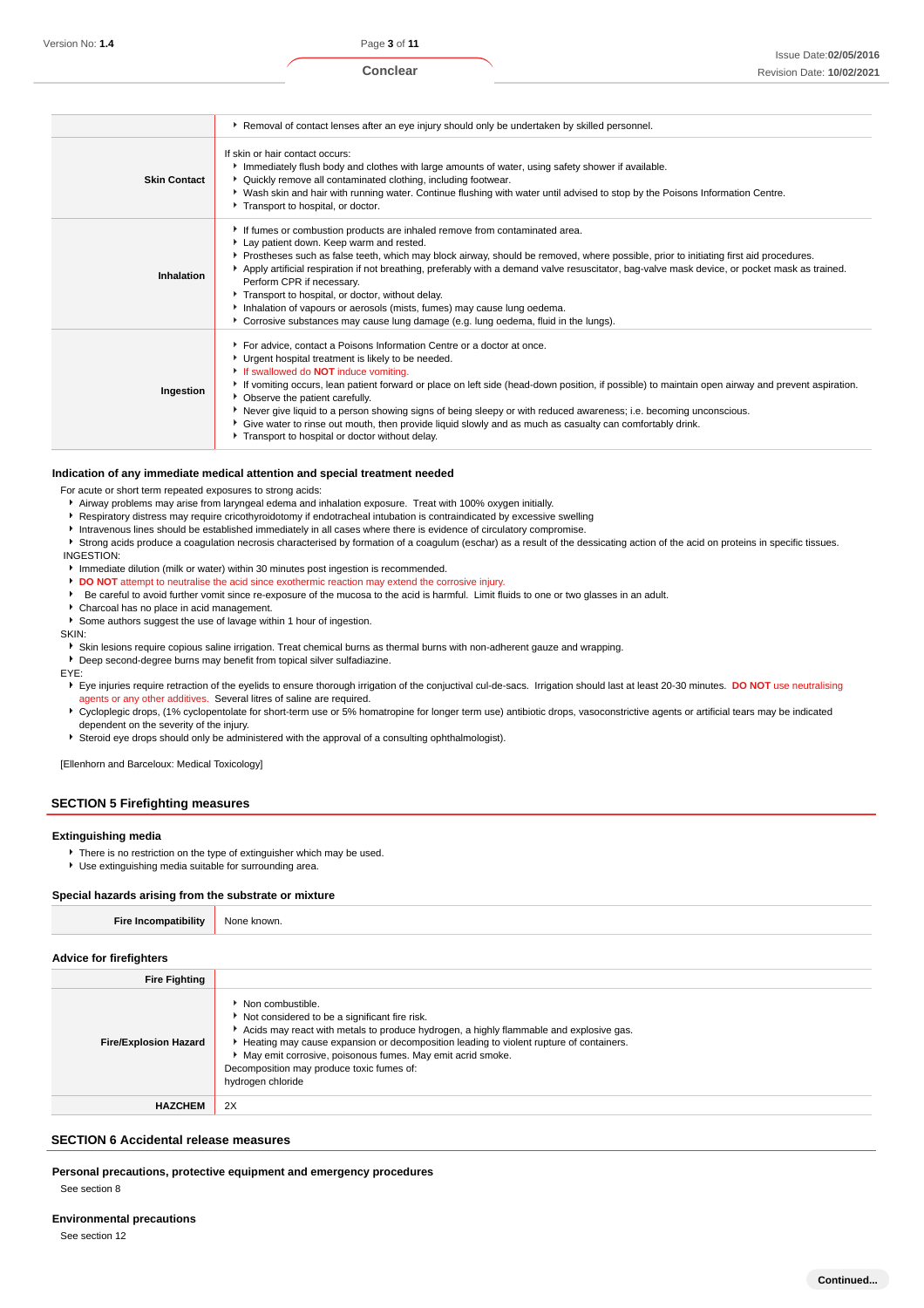# **Methods and material for containment and cleaning up**

| Environmental hazard - contain spillage.<br>Chemical Class:acidic compounds, inorganic<br>For release onto land: recommended sorbents listed in order of priority.<br><b>SORBENT</b><br>RANK   APPLICATION<br>COLLECTION<br><b>LIMITATIONS</b><br><b>TYPE</b><br><b>LAND SPILL - SMALL</b><br>foamed glass - pillows<br>$\mathbf{1}$<br>pitchfork   R, P, DGC, RT<br>throw<br>R, I, W, P, DGC<br>expanded mineral - particulate   2  <br>shovel<br>shovel<br>R, W, P, DGC<br>foamed glass - particulate<br>$\overline{2}$<br>shovel shovel<br>LAND SPILL - MEDIUM<br><b>Major Spills</b><br>expanded mineral -particulate<br>skiploader<br>R, I, W, P, DGC<br>$\vert$ 1<br>blower<br>skiploader<br>R, W, P, DGC<br>foamed glass- particulate<br>2<br>blower | <b>Minor Spills</b> | Environmental hazard - contain spillage.<br>▶ Drains for storage or use areas should have retention basins for pH adjustments and dilution of spills before discharge or disposal of<br>material.<br>Check regularly for spills and leaks.<br>Clean up all spills immediately.<br>Avoid breathing vapours and contact with skin and eyes.<br>Control personal contact with the substance, by using protective equipment.<br>• Contain and absorb spill with sand, earth, inert material or vermiculite.<br>▶ Wipe up.<br>Place in a suitable, labelled container for waste disposal. |  |  |  |  |  |
|-------------------------------------------------------------------------------------------------------------------------------------------------------------------------------------------------------------------------------------------------------------------------------------------------------------------------------------------------------------------------------------------------------------------------------------------------------------------------------------------------------------------------------------------------------------------------------------------------------------------------------------------------------------------------------------------------------------------------------------------------------------|---------------------|--------------------------------------------------------------------------------------------------------------------------------------------------------------------------------------------------------------------------------------------------------------------------------------------------------------------------------------------------------------------------------------------------------------------------------------------------------------------------------------------------------------------------------------------------------------------------------------|--|--|--|--|--|
| R, W, P, DGC<br>foamed glass - particulate<br>3<br>skiploader<br>throw<br>Legend<br>DGC: Not effective where ground cover is dense<br>R; Not reusable<br>I: Not incinerable<br>P: Effectiveness reduced when rainy<br>RT:Not effective where terrain is rugged<br>SS: Not for use within environmentally sensitive sites<br>W: Effectiveness reduced when windy<br>Reference: Sorbents for Liquid Hazardous Substance Cleanup and Control;                                                                                                                                                                                                                                                                                                                  |                     |                                                                                                                                                                                                                                                                                                                                                                                                                                                                                                                                                                                      |  |  |  |  |  |

Personal Protective Equipment advice is contained in Section 8 of the SDS.

# **SECTION 7 Handling and storage**

| Precautions for safe handling |                                                                                                                                                                                                                                                                                                                                                                                                                                                                                                                                                                                                                                                                                                                                                                                                                                                                                                                               |
|-------------------------------|-------------------------------------------------------------------------------------------------------------------------------------------------------------------------------------------------------------------------------------------------------------------------------------------------------------------------------------------------------------------------------------------------------------------------------------------------------------------------------------------------------------------------------------------------------------------------------------------------------------------------------------------------------------------------------------------------------------------------------------------------------------------------------------------------------------------------------------------------------------------------------------------------------------------------------|
| Safe handling                 | Avoid all personal contact, including inhalation.<br>▶ Wear protective clothing when risk of exposure occurs.<br>Use in a well-ventilated area.<br>▶ WARNING: To avoid violent reaction, ALWAYS add material to water and NEVER water to material.<br>Avoid smoking, naked lights or ignition sources.<br>Avoid contact with incompatible materials.<br>When handling, DO NOT eat, drink or smoke.<br>Keep containers securely sealed when not in use.<br>Avoid physical damage to containers.<br>Always wash hands with soap and water after handling.<br>▶ Work clothes should be laundered separately. Launder contaminated clothing before re-use.<br>Use good occupational work practice.<br>• Observe manufacturer's storage and handling recommendations contained within this SDS.<br>Atmosphere should be regularly checked against established exposure standards to ensure safe working conditions are maintained. |
| <b>Other information</b>      | Store in original containers.<br>Keep containers securely sealed.<br>Store in a cool, dry, well-ventilated area.<br>Store away from incompatible materials and foodstuff containers.<br>Protect containers against physical damage and check regularly for leaks.<br>▶ Observe manufacturer's storage and handling recommendations contained within this SDS.                                                                                                                                                                                                                                                                                                                                                                                                                                                                                                                                                                 |

# **Conditions for safe storage, including any incompatibilities**

| Suitable container | <b>DO NOT</b> use aluminium or galvanised containers<br>Check regularly for spills and leaks<br>Packing as recommended by manufacturer.<br>▶ Check all containers are clearly labelled and free from leaks.<br>Drums and jerricans must be of the non-removable head type.<br>Where a can is to be used as an inner package, the can must have a screwed enclosure.<br>Where combination packages are used, and the inner packages are of glass, porcelain or stoneware, there must be sufficient inert cushioning<br>material in contact with inner and outer packages unless the outer packaging is a close fitting moulded plastic box and the substances are not<br>incompatible with the plastic. |
|--------------------|--------------------------------------------------------------------------------------------------------------------------------------------------------------------------------------------------------------------------------------------------------------------------------------------------------------------------------------------------------------------------------------------------------------------------------------------------------------------------------------------------------------------------------------------------------------------------------------------------------------------------------------------------------------------------------------------------------|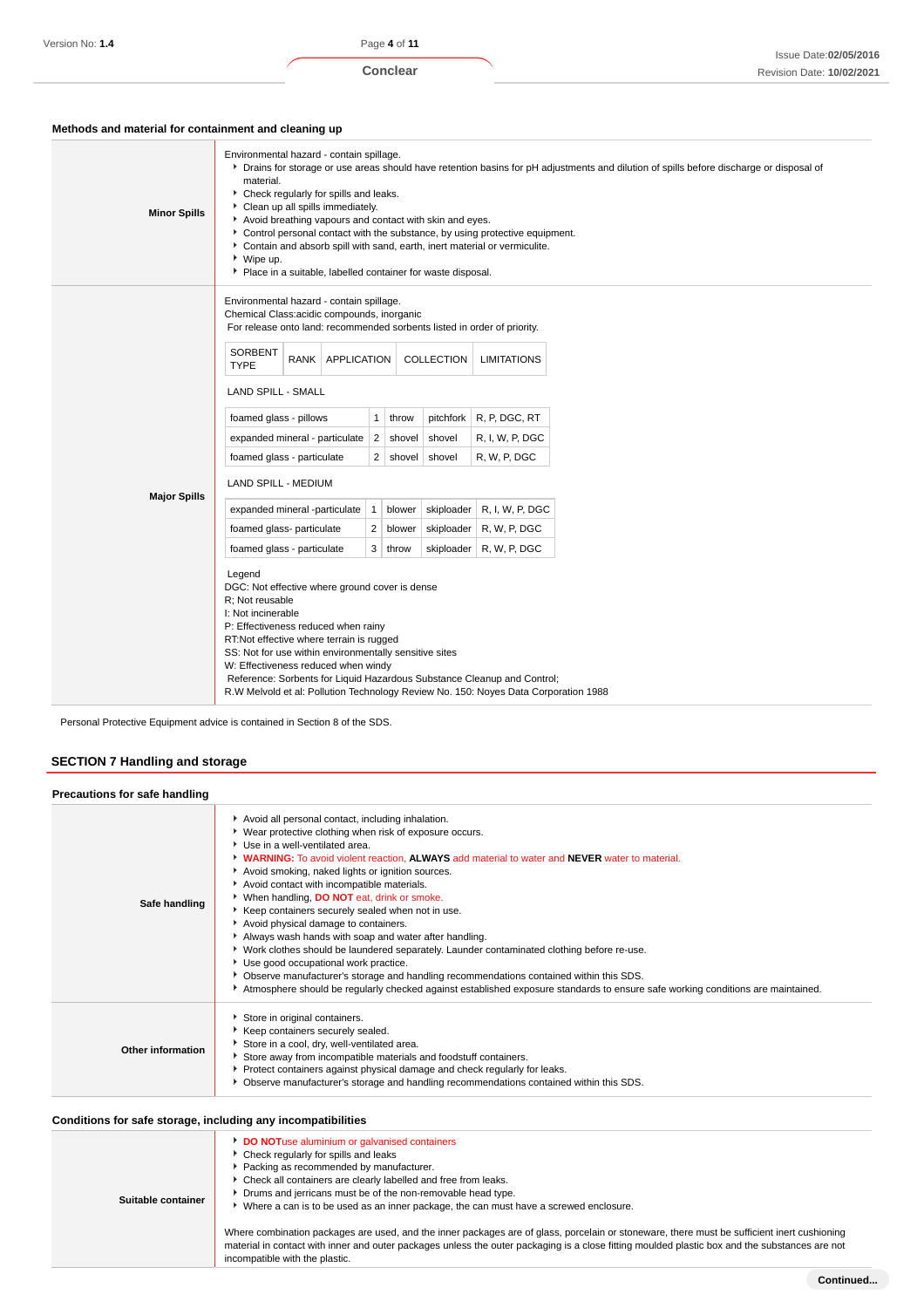**Conclear**

|                                | Interval in action share in which is when the selection in the release of hydrogen ions. The resulting solutions have pH's of less than 7.0.<br>Inorganic acids neutralise chemical bases (for example: amines and inorganic hydroxides) to form salts - neutralisation can generate<br>dangerously large amounts of heat in small spaces.<br>▶ The dissolution of inorganic acids in water or the dilution of their concentrated solutions with additional water may generate significant heat.<br>The addition of water to inorganic acids often generates sufficient heat in the small region of mixing to cause some of the water to boil                                                                                                                                                                                                                                                                                                                                                                                                                                                                                                                          |
|--------------------------------|------------------------------------------------------------------------------------------------------------------------------------------------------------------------------------------------------------------------------------------------------------------------------------------------------------------------------------------------------------------------------------------------------------------------------------------------------------------------------------------------------------------------------------------------------------------------------------------------------------------------------------------------------------------------------------------------------------------------------------------------------------------------------------------------------------------------------------------------------------------------------------------------------------------------------------------------------------------------------------------------------------------------------------------------------------------------------------------------------------------------------------------------------------------------|
|                                | explosively. The resulting 'bumping' can spatter the acid.<br>Inorganic acids react with active metals, including such structural metals as aluminum and iron, to release hydrogen, a flammable gas.<br>Inorganic acids can initiate the polymerisation of certain classes of organic compounds.                                                                                                                                                                                                                                                                                                                                                                                                                                                                                                                                                                                                                                                                                                                                                                                                                                                                       |
|                                | In organic acids react with cyanide compounds to release gaseous hydrogen cyanide.                                                                                                                                                                                                                                                                                                                                                                                                                                                                                                                                                                                                                                                                                                                                                                                                                                                                                                                                                                                                                                                                                     |
|                                | Inorganic acids generate flammable and/or toxic gases in contact with dithiocarbamates, isocyanates, mercaptans, nitrides, nitriles, sulfides,<br>and strong reducing agents. Additional gas-generating reactions occur with sulfites, nitrites, thiosulfates (to give H2S and SO3), dithionites<br>(SO2), and even carbonates.                                                                                                                                                                                                                                                                                                                                                                                                                                                                                                                                                                                                                                                                                                                                                                                                                                        |
| <b>Storage incompatibility</b> | Acids often catalyse (increase the rate of) chemical reactions.                                                                                                                                                                                                                                                                                                                                                                                                                                                                                                                                                                                                                                                                                                                                                                                                                                                                                                                                                                                                                                                                                                        |
|                                | Hydrogen chloride:                                                                                                                                                                                                                                                                                                                                                                                                                                                                                                                                                                                                                                                                                                                                                                                                                                                                                                                                                                                                                                                                                                                                                     |
|                                | reacts strongly with strong oxidisers (releasing chlorine gas), acetic anhydride, caesium cyanotridecahydrodecaborate(2-), ethylidene<br>difluoride, hexalithium disilicide, metal acetylide, sodium, silicon dioxide, tetraselenium tetranitride, and many organic materials<br>is incompatible with alkaline materials, acetic anhydride, acetylides, aliphatic amines, alkanolamines, alkylene oxides, aluminium, aluminium-<br>titanium alloys, aromatic amines, amines, amides, 2-aminoethanol, ammonia, ammonium hydroxide, borides, calcium phosphide, carbides,<br>carbonates, cyanides, chlorosulfonic acid, ethylenediamine, ethyleneimine, epichlorohydrin, formaldehyde, isocyanates, metals, metal<br>oxides, metal hydroxides, metal acetylides, metal carbides, oleum, organic anhydrides, potassium permanganate, perchloric acid,<br>phosphides, 3-propiolactone, silicides, sulfides, sulfites, sulfuric acid, uranium phosphide, vinyl acetate, vinylidene fluoride<br>attacks most metals forming flammable hydrogen gas, and some plastics, rubbers and coatings<br>reacts with zinc, brass, galvanised iron, aluminium, copper and copper alloys |
|                                | Reacts vigorously with alkalis                                                                                                                                                                                                                                                                                                                                                                                                                                                                                                                                                                                                                                                                                                                                                                                                                                                                                                                                                                                                                                                                                                                                         |
|                                | Reacts with mild steel, galvanised steel / zinc producing hydrogen gas which may form an explosive mixture with air.                                                                                                                                                                                                                                                                                                                                                                                                                                                                                                                                                                                                                                                                                                                                                                                                                                                                                                                                                                                                                                                   |
|                                |                                                                                                                                                                                                                                                                                                                                                                                                                                                                                                                                                                                                                                                                                                                                                                                                                                                                                                                                                                                                                                                                                                                                                                        |

## **SECTION 8 Exposure controls / personal protection**

#### **Control parameters**

#### I **Occupational Exposure Limits (OEL)**

#### I **INGREDIENT DATA**

| Source                               | <b>TWA</b><br>Ingredient<br><b>Material name</b> |                                                                        |  | <b>STEL</b>                             | Peak               |                       |                   | <b>Notes</b>  |  |
|--------------------------------------|--------------------------------------------------|------------------------------------------------------------------------|--|-----------------------------------------|--------------------|-----------------------|-------------------|---------------|--|
| Australia Exposure Standards         | hydrochloric acid                                | Not Available                                                          |  | 5 ppm / 7.5 mg/m3                       |                    | Not Available         |                   |               |  |
| <b>Emergency Limits</b>              |                                                  |                                                                        |  |                                         |                    |                       |                   |               |  |
| Ingredient                           | <b>Material name</b>                             |                                                                        |  |                                         | TEEL-1             |                       | TEEL-2            | TEEL-3        |  |
| hydrochloric acid                    | Hydrogen chloride; (Hydrochloric acid)           |                                                                        |  |                                         | Not Available      |                       | Not Available     | Not Available |  |
| hydrochloric acid                    | Deuterochloric acid; (Deuterium chloride)        |                                                                        |  |                                         | $1.8$ ppm          |                       | 22 ppm            | $100$ ppm     |  |
| nonylphenol ethoxylates              |                                                  | Ethoxylated nonylphenol; (Nonyl phenyl polyethylene glycol ether)      |  |                                         |                    | 43 mg/m3<br>470 mg/m3 |                   | 5,400 mg/m3   |  |
| sodium tolyltriazole                 |                                                  | Sodium tolyltriazole; (1H-Benzotriazole, 4(or 5)-methyl-, sodium salt) |  |                                         | $1.9 \text{ mg/m}$ |                       | $21 \text{ mg/m}$ | 130 mg/m3     |  |
| Ingredient                           | <b>Original IDLH</b>                             |                                                                        |  | <b>Revised IDLH</b>                     |                    |                       |                   |               |  |
| hydrochloric acid                    | 50 ppm                                           |                                                                        |  |                                         | Not Available      |                       |                   |               |  |
| nonylphenol ethoxylates              | Not Available                                    |                                                                        |  |                                         |                    | Not Available         |                   |               |  |
| sodium tolyltriazole                 | Not Available                                    |                                                                        |  |                                         | Not Available      |                       |                   |               |  |
| <b>Occupational Exposure Banding</b> |                                                  |                                                                        |  |                                         |                    |                       |                   |               |  |
| Ingredient                           | <b>Occupational Exposure Band Rating</b>         |                                                                        |  | <b>Occupational Exposure Band Limit</b> |                    |                       |                   |               |  |
| .                                    |                                                  |                                                                        |  | $\sim$ $\sim$ $\sim$                    |                    |                       |                   |               |  |

| -------------           |                                                                                                                                                                                                                                                                                          |                               |  |  |
|-------------------------|------------------------------------------------------------------------------------------------------------------------------------------------------------------------------------------------------------------------------------------------------------------------------------------|-------------------------------|--|--|
| nonylphenol ethoxylates |                                                                                                                                                                                                                                                                                          | $\leq 0.1$ ppm                |  |  |
| sodium tolvltriazole    |                                                                                                                                                                                                                                                                                          | $\leq$ 0.01 mg/m <sup>3</sup> |  |  |
| Notes:                  | Occupational exposure banding is a process of assigning chemicals into specific categories or bands based on a chemical's potency and the<br>adverse health outcomes associated with exposure. The output of this process is an occupational exposure band (OEB), which corresponds to a |                               |  |  |

range of exposure concentrations that are expected to protect worker health.

#### **MATERIAL DATA**

I

for hydrogen chloride:

Odour Threshold Value: 0.262 ppm (detection), 10.06 ppm (recognition)

NOTE: Detector tubes for hydrochloric acid, measuring in excess of 1 ppm, are available commercially.

Hydrogen chloride is a strong irritant to the eyes, mucous membranes and skin. Chronic exposure produces a corrosive action on the teeth. Reports of respiratory irritation following short-term exposure at 5 ppm have lead to the recommended TLV-C. There is no indication that skin contact with hydrogen chloride elicits systemic poisoning and a skin designation has not been applied.

Exposure of humans to hydrogen chloride at 50 to 100 ppm for 1 hour is reported to be barely tolerable; 35 ppm caused irritation of the throat on short exposure and 10 ppm was the maximal concentration for prolonged exposure. It has been stated that hydrogen chloride at concentrations of 5 ppm is immediately irritating. Odour Safety Factor(OSF)

OSF=1.3 (HYDROGEN CHLORIDE)

Exposed individuals are **NOT** reasonably expected to be warned, by smell, that the Exposure Standard is being exceeded.

Odour Safety Factor (OSF) is determined to fall into either Class C, D or E.

The Odour Safety Factor (OSF) is defined as:

OSF= Exposure Standard (TWA) ppm/ Odour Threshold Value (OTV) ppm

 Classification into classes follows: ClassOSF Description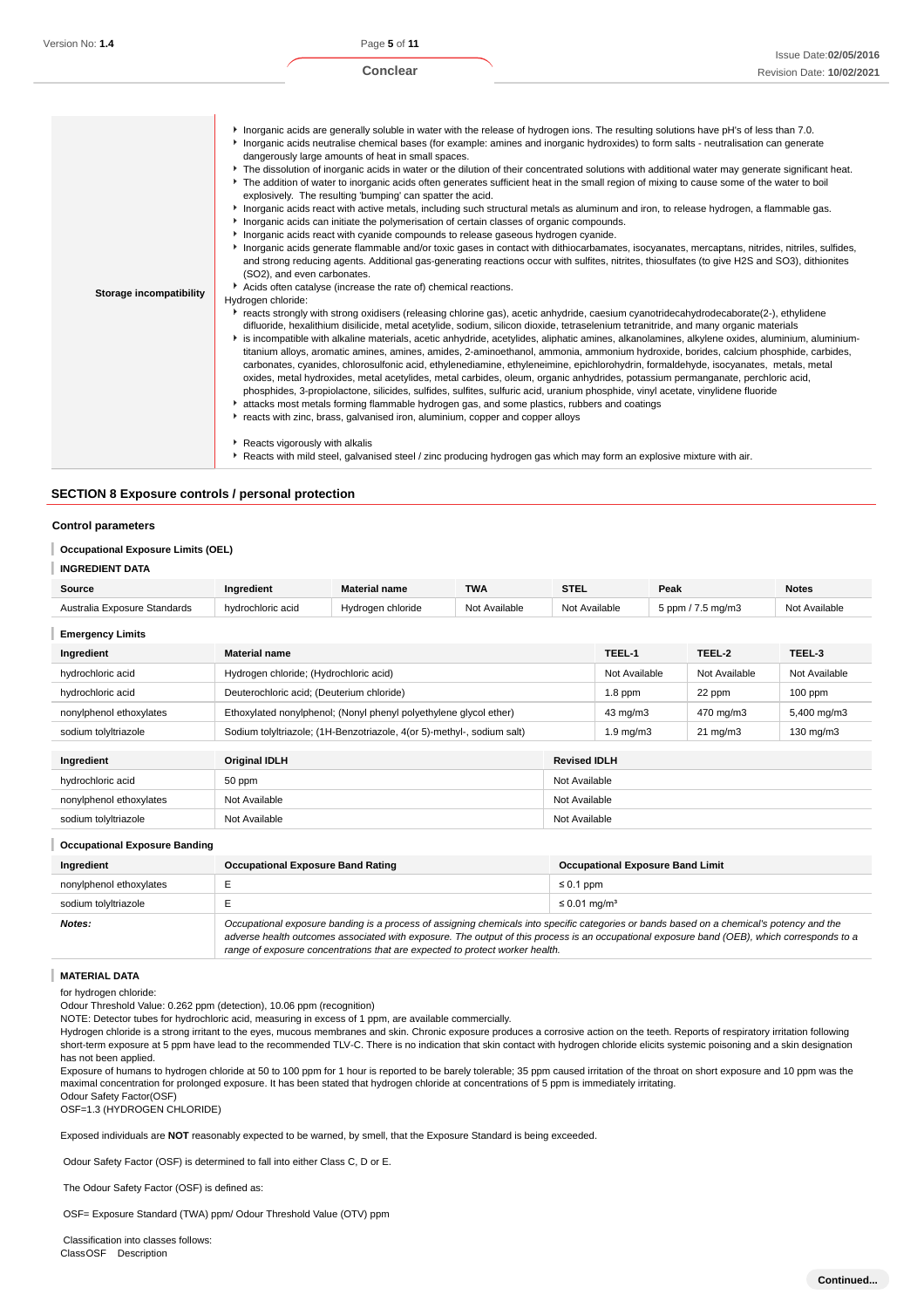- A 550 Over 90% of exposed individuals are aware by smell that the Exposure Standard (TLV-TWA for example) is being reached, even when distracted by working activities<br>B 26-550 As 'A' for 50-90% of persons being distracted
- B 26-550As 'A' for 50-90% of persons being distracted<br>C 1-26 As 'A' for less than 50% of persons being dist
- C 1-26 As 'A' for less than 50% of persons being distracted
- D 0.18-1 10-50% of persons aware of being tested perceive by smell that the Exposure Standard is being reached<br>E <0.18 As 'D' for less than 10% of persons aware of being tested
- E <0.18 As 'D' for less than 10% of persons aware of being tested

| <b>Exposure controls</b>            |                                                                                                                                                                                                                                                                                                                                                                                                                                                                                                                                                                                                                                                                                                                                                                                                                                                                                                                                                                                                                                                                                                                                                                                                                                                                                                                                                                                                                                                                                                                                                                                                            |
|-------------------------------------|------------------------------------------------------------------------------------------------------------------------------------------------------------------------------------------------------------------------------------------------------------------------------------------------------------------------------------------------------------------------------------------------------------------------------------------------------------------------------------------------------------------------------------------------------------------------------------------------------------------------------------------------------------------------------------------------------------------------------------------------------------------------------------------------------------------------------------------------------------------------------------------------------------------------------------------------------------------------------------------------------------------------------------------------------------------------------------------------------------------------------------------------------------------------------------------------------------------------------------------------------------------------------------------------------------------------------------------------------------------------------------------------------------------------------------------------------------------------------------------------------------------------------------------------------------------------------------------------------------|
| Appropriate engineering<br>controls | Engineering controls are used to remove a hazard or place a barrier between the worker and the hazard. Well-designed engineering controls can<br>be highly effective in protecting workers and will typically be independent of worker interactions to provide this high level of protection.<br>The basic types of engineering controls are:<br>Process controls which involve changing the way a job activity or process is done to reduce the risk.<br>Enclosure and/or isolation of emission source which keeps a selected hazard 'physically' away from the worker and ventilation that strategically<br>'adds' and 'removes' air in the work environment. Ventilation can remove or dilute an air contaminant if designed properly. The design of a<br>ventilation system must match the particular process and chemical or contaminant in use.<br>Employers may need to use multiple types of controls to prevent employee overexposure.<br>Local exhaust ventilation usually required. If risk of overexposure exists, wear approved respirator. Correct fit is essential to obtain adequate<br>protection. Supplied-air type respirator may be required in special circumstances. Correct fit is essential to ensure adequate protection.<br>An approved self contained breathing apparatus (SCBA) may be required in some situations.<br>Provide adequate ventilation in warehouse or closed storage area.                                                                                                                                                                                       |
| <b>Personal protection</b>          |                                                                                                                                                                                                                                                                                                                                                                                                                                                                                                                                                                                                                                                                                                                                                                                                                                                                                                                                                                                                                                                                                                                                                                                                                                                                                                                                                                                                                                                                                                                                                                                                            |
| Eye and face protection             | ▶ Safety glasses with unperforated side shields may be used where continuous eye protection is desirable, as in laboratories; spectacles are<br>not sufficient where complete eye protection is needed such as when handling bulk-quantities, where there is a danger of splashing, or if the<br>material may be under pressure.<br>▶ Chemical goggles whenever there is a danger of the material coming in contact with the eyes; goggles must be properly fitted.<br>Full face shield (20 cm, 8 in minimum) may be required for supplementary but never for primary protection of eyes; these afford face<br>protection.<br>Alternatively a gas mask may replace splash goggles and face shields.<br>Contact lenses may pose a special hazard; soft contact lenses may absorb and concentrate irritants. A written policy document, describing<br>the wearing of lenses or restrictions on use, should be created for each workplace or task. This should include a review of lens absorption<br>and adsorption for the class of chemicals in use and an account of injury experience. Medical and first-aid personnel should be trained in<br>their removal and suitable equipment should be readily available. In the event of chemical exposure, begin eye irrigation immediately and<br>remove contact lens as soon as practicable. Lens should be removed at the first signs of eye redness or irritation - lens should be removed in<br>a clean environment only after workers have washed hands thoroughly. [CDC NIOSH Current Intelligence Bulletin 59], [AS/NZS 1336 or<br>national equivalent] |
| <b>Skin protection</b>              | See Hand protection below                                                                                                                                                                                                                                                                                                                                                                                                                                                                                                                                                                                                                                                                                                                                                                                                                                                                                                                                                                                                                                                                                                                                                                                                                                                                                                                                                                                                                                                                                                                                                                                  |
| Hands/feet protection               | ▶ Wear chemical protective gloves, e.g. PVC.<br>▶ When handling corrosive liquids, wear trousers or overalls outside of boots, to avoid spills entering boots.                                                                                                                                                                                                                                                                                                                                                                                                                                                                                                                                                                                                                                                                                                                                                                                                                                                                                                                                                                                                                                                                                                                                                                                                                                                                                                                                                                                                                                             |
| <b>Body protection</b>              | See Other protection below                                                                                                                                                                                                                                                                                                                                                                                                                                                                                                                                                                                                                                                                                                                                                                                                                                                                                                                                                                                                                                                                                                                                                                                                                                                                                                                                                                                                                                                                                                                                                                                 |
| Other protection                    | • Overalls.<br>PVC Apron.<br>Eyewash unit.<br>Ensure there is ready access to a safety shower.                                                                                                                                                                                                                                                                                                                                                                                                                                                                                                                                                                                                                                                                                                                                                                                                                                                                                                                                                                                                                                                                                                                                                                                                                                                                                                                                                                                                                                                                                                             |

# **SECTION 9 Physical and chemical properties**

#### **Information on basic physical and chemical properties**

| Appearance                                      | Clear Fawn Liquid |                                            |               |
|-------------------------------------------------|-------------------|--------------------------------------------|---------------|
|                                                 |                   |                                            |               |
| <b>Physical state</b>                           | Liquid            | Relative density (Water = 1)               | $1.05 - 1.08$ |
| Odour                                           | Pungent           | Partition coefficient n-octanol<br>/ water | Not Available |
| <b>Odour threshold</b>                          | Not Available     | Auto-ignition temperature (°C)             | Not Available |
| pH (as supplied)                                | < 0               | <b>Decomposition temperature</b>           | Not Available |
| Melting point / freezing point<br>(°C)          | Not Available     | <b>Viscosity (cSt)</b>                     | Not Available |
| Initial boiling point and boiling<br>range (°C) | Not Available     | Molecular weight (g/mol)                   | Not Available |
| Flash point (°C)                                | Not Available     | <b>Taste</b>                               | Not Available |
| <b>Evaporation rate</b>                         | Not Available     | <b>Explosive properties</b>                | Not Available |
| Flammability                                    | Non Flammable     | <b>Oxidising properties</b>                | Not Available |
| Upper Explosive Limit (%)                       | Not Available     | Surface Tension (dyn/cm or<br>$mN/m$ )     | Not Available |
| Lower Explosive Limit (%)                       | Not Available     | <b>Volatile Component (%vol)</b>           | Not Available |
| Vapour pressure (kPa)                           | Not Available     | Gas group                                  | Not Available |
| Solubility in water                             | Miscible          | pH as a solution (1%)                      | $1.72 - 1.74$ |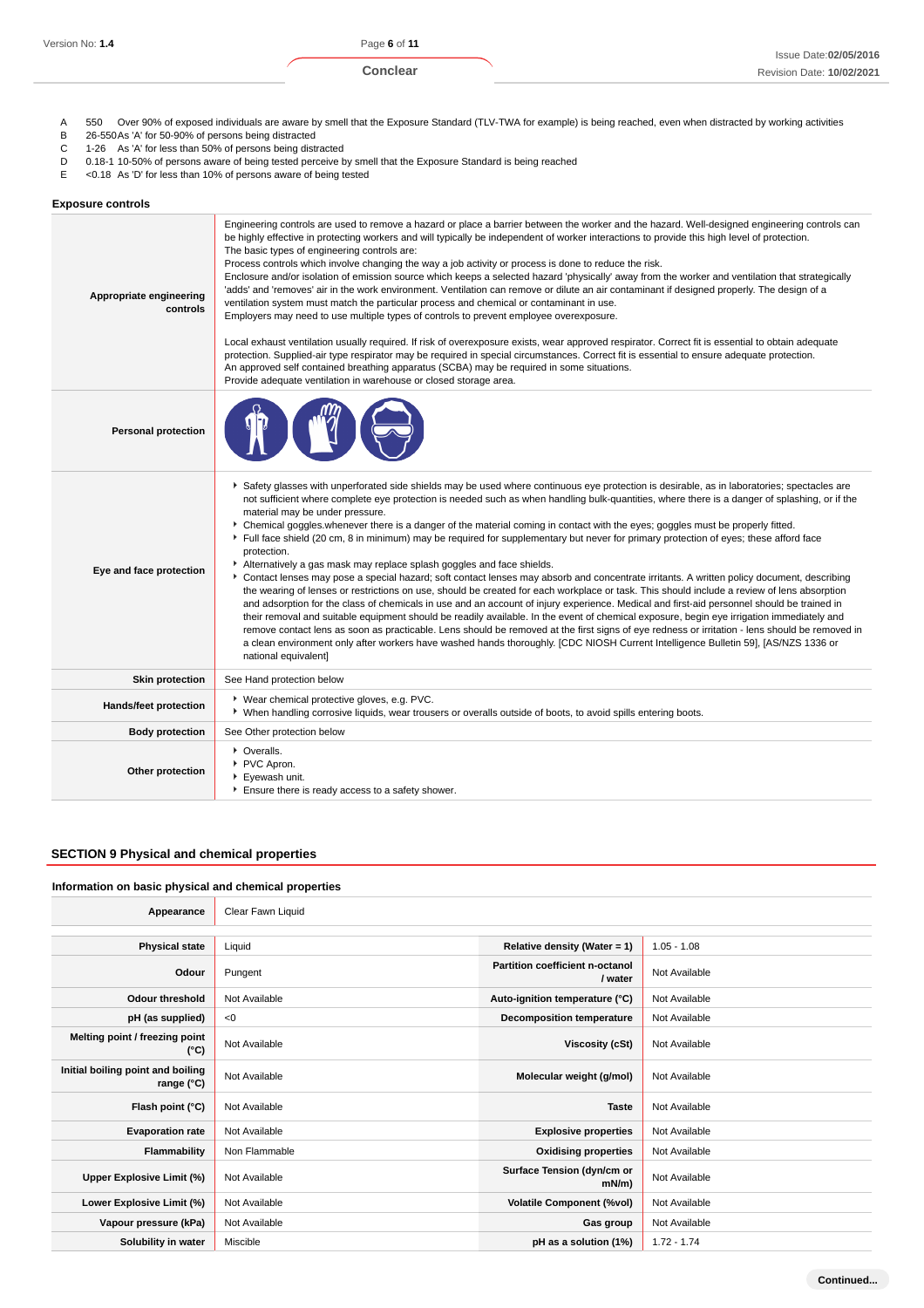Version No: **1.4** Page **7** of **11**

**Vapour density (Air = 1)** Not Available **VOC g/L** Not Available **VOC g/L** Not Available

**SECTION 10 Stability and reactivity**

| Reactivity                                 | See section 7                                 |
|--------------------------------------------|-----------------------------------------------|
| <b>Chemical stability</b>                  | Contact with alkaline material liberates heat |
| Possibility of hazardous<br>reactions      | See section 7                                 |
| <b>Conditions to avoid</b>                 | See section 7                                 |
| Incompatible materials                     | See section 7                                 |
| <b>Hazardous decomposition</b><br>products | See section 5                                 |

# **SECTION 11 Toxicological information**

# **Information on toxicological effects**

| Inhaled             | Evidence shows, or practical experience predicts, that the material produces irritation of the respiratory system, in a substantial number of<br>individuals, following inhalation. In contrast to most organs, the lung is able to respond to a chemical insult by first removing or neutralising the<br>irritant and then repairing the damage. The repair process, which initially evolved to protect mammalian lungs from foreign matter and antigens,<br>may however, produce further lung damage resulting in the impairment of gas exchange, the primary function of the lungs. Respiratory tract<br>irritation often results in an inflammatory response involving the recruitment and activation of many cell types, mainly derived from the vascular<br>system.<br>Acidic corrosives produce respiratory tract irritation with coughing, choking and mucous membrane damage. Symptoms of exposure may include<br>dizziness, headache, nausea and weakness. In more severe exposures, pulmonary oedema may be evident either immediately or after a latent<br>period of 5-72 hours. Symptoms of pulmonary oedema include a tightness in the chest, dyspnoea, frothy sputum and cyanosis. Examination may<br>reveal hypotension, a weak and rapid pulse and moist rates. Death, due to anoxia, may occur several hours after onset of the pulmonary<br>oedema.<br>The material has NOT been classified by EC Directives or other classification systems as 'harmful by inhalation'. This is because of the lack of<br>corroborating animal or human evidence. In the absence of such evidence, care should be taken nevertheless to ensure exposure is kept to a<br>minimum and that suitable control measures be used, in an occupational setting to control vapours, fumes and aerosols.<br>Hydrogen chloride (HCl) vapour or fumes present a hazard from a single acute exposure. Exposures of 1300 to 2000 ppm have been lethal to<br>humans in a few minutes.<br>Inhalation of HCI may cause choking, coughing, burning sensation and may cause ulceration of the nose, throat and larynx. Fluid on the lungs<br>followed by generalised lung damage may follow.<br>Breathing of HCI vapour may aggravate asthma and inflammatory or fibrotic pulmonary disease.<br>High concentrations cause necrosis of the tracheal and bronchial epithelium, pulmonary oedema, atelectasis and emphysema and damage to the<br>pulmonary blood vessels and liver. |
|---------------------|-------------------------------------------------------------------------------------------------------------------------------------------------------------------------------------------------------------------------------------------------------------------------------------------------------------------------------------------------------------------------------------------------------------------------------------------------------------------------------------------------------------------------------------------------------------------------------------------------------------------------------------------------------------------------------------------------------------------------------------------------------------------------------------------------------------------------------------------------------------------------------------------------------------------------------------------------------------------------------------------------------------------------------------------------------------------------------------------------------------------------------------------------------------------------------------------------------------------------------------------------------------------------------------------------------------------------------------------------------------------------------------------------------------------------------------------------------------------------------------------------------------------------------------------------------------------------------------------------------------------------------------------------------------------------------------------------------------------------------------------------------------------------------------------------------------------------------------------------------------------------------------------------------------------------------------------------------------------------------------------------------------------------------------------------------------------------------------------------------------------------------------------------------------------------------------------------------------------------------------------------------------------------------------------------------------------------------------------------------------------------------------------------------------------------------------------------------------------|
| Ingestion           | Ingestion of acidic corrosives may produce circumoral burns with a distinct discolouration of the mucous membranes of the mouth, throat and<br>oesophagus. Immediate pain and difficulties in swallowing and speaking may also be evident. Oedema of the epiglottis may produce respiratory<br>distress and possibly, asphyxia. Nausea, vomiting, diarrhoea and a pronounced thirst may occur. More severe exposures may produce a vomitus<br>containing fresh or dark blood and large shreds of mucosa. Shock, with marked hypotension, weak and rapid pulse, shallow respiration and<br>clammy skin may be symptomatic of the exposure. Circulatory collapse may, if left untreated, result in renal failure. Severe cases may show<br>gastric and oesophageal perforation with peritonitis, fever and abdominal rigidity. Stricture of the oesophageal, gastric and pyloric sphincter may<br>occur as within several weeks or may be delayed for years. Death may be rapid and often results from asphyxia, circulatory collapse or aspiration<br>of even minute amounts. Delayed deaths may be due to peritonitis, severe nephritis or pneumonia. Coma and convulsions may be terminal.<br>The material has NOT been classified by EC Directives or other classification systems as 'harmful by ingestion'. This is because of the lack of<br>corroborating animal or human evidence. The material may still be damaging to the health of the individual, following ingestion, especially where<br>pre-existing organ (e.g liver, kidney) damage is evident. Present definitions of harmful or toxic substances are generally based on doses<br>producing mortality rather than those producing morbidity (disease, ill-health). Gastrointestinal tract discomfort may produce nausea and<br>vomiting. In an occupational setting however, ingestion of insignificant quantities is not thought to be cause for concern.                                                                                                                                                                                                                                                                                                                                                                                                                                                                                                                                      |
| <b>Skin Contact</b> | Skin contact with acidic corrosives may result in pain and burns; these may be deep with distinct edges and may heal slowly with the formation of<br>scar tissue.<br>Skin contact is not thought to have harmful health effects (as classified under EC Directives); the material may still produce health damage<br>following entry through wounds, lesions or abrasions.<br>Open cuts, abraded or irritated skin should not be exposed to this material<br>Entry into the blood-stream through, for example, cuts, abrasions, puncture wounds or lesions, may produce systemic injury with harmful effects.<br>Examine the skin prior to the use of the material and ensure that any external damage is suitably protected.                                                                                                                                                                                                                                                                                                                                                                                                                                                                                                                                                                                                                                                                                                                                                                                                                                                                                                                                                                                                                                                                                                                                                                                                                                                                                                                                                                                                                                                                                                                                                                                                                                                                                                                                     |
| Eye                 | When applied to the eye(s) of animals, the material produces severe ocular lesions which are present twenty-four hours or more after instillation.<br>Direct eye contact with acid corrosives may produce pain, lachrymation, photophobia and burns. Mild burns of the epithelia generally recover<br>rapidly and completely. Severe burns produce long-lasting and possible irreversible damage. The appearance of the burn may not be apparent<br>for several weeks after the initial contact. The cornea may ultimately become deeply vascularised and opaque resulting in blindness.                                                                                                                                                                                                                                                                                                                                                                                                                                                                                                                                                                                                                                                                                                                                                                                                                                                                                                                                                                                                                                                                                                                                                                                                                                                                                                                                                                                                                                                                                                                                                                                                                                                                                                                                                                                                                                                                          |
| Chronic             | Repeated or prolonged exposure to acids may result in the erosion of teeth, inflammatory and ulcerative changes in the mouth and necrosis<br>(rarely) of the jaw. Bronchial irritation, with cough, and frequent attacks of bronchial pneumonia may ensue. Gastrointestinal disturbances may<br>also occur. Chronic exposures may result in dermatitis and/or conjunctivitis.<br>The impact of inhaled acidic agents on the respiratory tract depends upon a number of interrelated factors. These include physicochemical<br>characteristics, e.g., gas versus aerosol; particle size (small particles can penetrate deeper into the lung); water solubility (more soluble agents<br>are more likely to be removed in the nose and mouth). Given the general lack of information on the particle size of aerosols involved in<br>occupational exposures to acids, it is difficult to identify their principal deposition site within the respiratory tract. Acid mists containing particles<br>with a diameter of up to a few micrometers will be deposited in both the upper and lower airways. They are irritating to mucous epithelia, they<br>cause dental erosion, and they produce acute effects in the lungs (symptoms and changes in pulmonary function). Asthmatics appear to be at<br>particular risk for pulmonary effects.<br>Long-term exposure to respiratory irritants may result in disease of the airways involving difficult breathing and related systemic problems.                                                                                                                                                                                                                                                                                                                                                                                                                                                                                                                                                                                                                                                                                                                                                                                                                                                                                                                                                                          |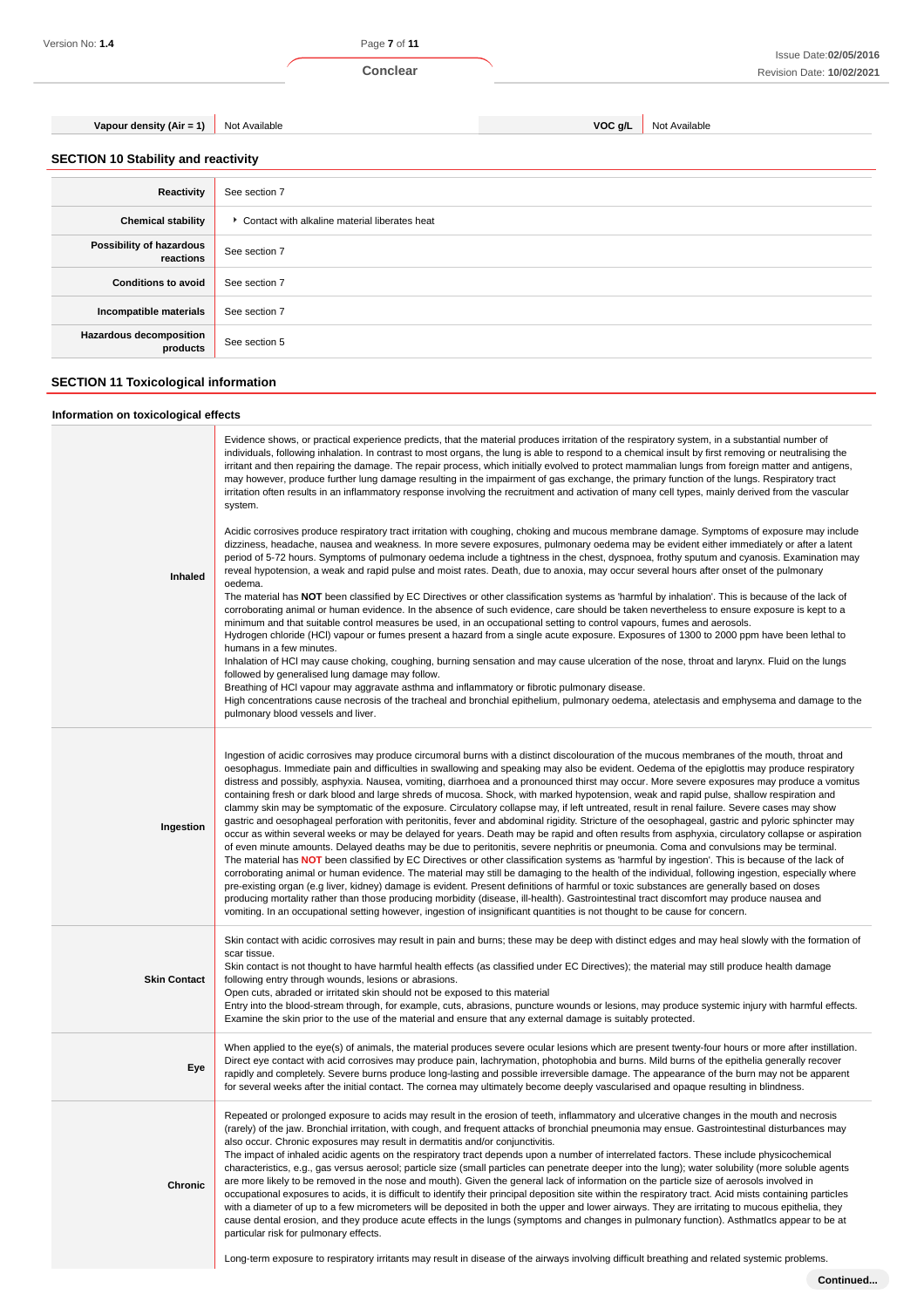**Conclear**

| Limited evidence suggests that repeated or long-term occupational exposure may produce cumulative health effects involving organs or<br>biochemical systems.<br>On the basis, primarily, of animal experiments, concern has been expressed by at least one classification body that the material may produce<br>carcinogenic or mutagenic effects; in respect of the available information, however, there presently exists inadequate data for making a<br>satisfactory assessment.<br>Chronic minor exposure to hydrogen chloride (HCI) vapour or fume may cause discolouration or erosion of the teeth, bleeding of the nose and<br>gums; and ulceration of the nasal mucous membranes.<br>Repeated exposures of animals to concentrations of about 34 ppm HCl produced no immediate toxic effects.<br>Workers exposed to hydrochloric acid suffered from gastritis and a number of cases of chronic bronchitis have also been reported.<br>Repeated or prolonged exposure to dilute solutions of HCI may cause dermatitis. |
|--------------------------------------------------------------------------------------------------------------------------------------------------------------------------------------------------------------------------------------------------------------------------------------------------------------------------------------------------------------------------------------------------------------------------------------------------------------------------------------------------------------------------------------------------------------------------------------------------------------------------------------------------------------------------------------------------------------------------------------------------------------------------------------------------------------------------------------------------------------------------------------------------------------------------------------------------------------------------------------------------------------------------------|
|--------------------------------------------------------------------------------------------------------------------------------------------------------------------------------------------------------------------------------------------------------------------------------------------------------------------------------------------------------------------------------------------------------------------------------------------------------------------------------------------------------------------------------------------------------------------------------------------------------------------------------------------------------------------------------------------------------------------------------------------------------------------------------------------------------------------------------------------------------------------------------------------------------------------------------------------------------------------------------------------------------------------------------|

| Conclear                | <b>TOXICITY</b>                                                                       |                         |                              | <b>IRRITATION</b>                                                                                                                      |  |  |
|-------------------------|---------------------------------------------------------------------------------------|-------------------------|------------------------------|----------------------------------------------------------------------------------------------------------------------------------------|--|--|
| Not Available           |                                                                                       |                         | Not Available                |                                                                                                                                        |  |  |
|                         |                                                                                       |                         |                              |                                                                                                                                        |  |  |
|                         | <b>TOXICITY</b>                                                                       |                         |                              | <b>IRRITATION</b>                                                                                                                      |  |  |
|                         | dermal (mouse) LD50: =1449 mg/kg $^{[2]}$                                             |                         | Eye (rabbit): 5mg/30s - mild |                                                                                                                                        |  |  |
| hydrochloric acid       | Inhalation(Mouse) LC50; = $0.413$ mg/L4hrs <sup>[2]</sup>                             |                         |                              | Eye: adverse effect observed (irritating)[1]                                                                                           |  |  |
|                         | Oral(Rat) LD50; =700 mg/kg $[2]$                                                      |                         |                              | Skin: adverse effect observed (corrosive)[1]                                                                                           |  |  |
|                         |                                                                                       |                         |                              | Skin: adverse effect observed (irritating)[1]                                                                                          |  |  |
|                         |                                                                                       |                         |                              |                                                                                                                                        |  |  |
|                         | <b>TOXICITY</b>                                                                       |                         |                              | <b>IRRITATION</b>                                                                                                                      |  |  |
| nonylphenol ethoxylates | Dermal (rabbit) LD50: 2.08 mg/kg <sup>[2]</sup>                                       |                         |                              | Eye (rabbit): 5 mg SEVERE                                                                                                              |  |  |
|                         | Oral(Rat) LD50; >0.003 mg/kg[2]                                                       |                         | Skin (human): 15 mg/3D mild  |                                                                                                                                        |  |  |
|                         |                                                                                       |                         |                              |                                                                                                                                        |  |  |
|                         | <b>TOXICITY</b>                                                                       | <b>IRRITATION</b>       |                              |                                                                                                                                        |  |  |
|                         | Dermal (rabbit) LD50: >2000 mg/kg[1]                                                  | Eye (rabbit): Corrosive |                              |                                                                                                                                        |  |  |
| sodium tolyltriazole    | Oral(Rat) LD50; 735 mg/kg[1]                                                          |                         | Skin (rabbit): Corrosive     |                                                                                                                                        |  |  |
|                         |                                                                                       |                         |                              | Skin: adverse effect observed (corrosive)[1]                                                                                           |  |  |
|                         |                                                                                       |                         |                              |                                                                                                                                        |  |  |
| Legend:                 | specified data extracted from RTECS - Register of Toxic Effect of chemical Substances |                         |                              | 1. Value obtained from Europe ECHA Registered Substances - Acute toxicity 2.* Value obtained from manufacturer's SDS. Unless otherwise |  |  |

| <b>Acute Toxicity</b>                       | ×            | Carcinogenicity                 | ×                                                                                                                                                                   |
|---------------------------------------------|--------------|---------------------------------|---------------------------------------------------------------------------------------------------------------------------------------------------------------------|
| <b>Skin Irritation/Corrosion</b>            | $\checkmark$ | Reproductivity                  | ×                                                                                                                                                                   |
| <b>Serious Eye Damage/Irritation</b>        | $\checkmark$ | <b>STOT - Single Exposure</b>   | v                                                                                                                                                                   |
| <b>Respiratory or Skin</b><br>sensitisation | ×            | <b>STOT - Repeated Exposure</b> | ×                                                                                                                                                                   |
| <b>Mutagenicity</b>                         | ×            | <b>Aspiration Hazard</b>        | ×                                                                                                                                                                   |
|                                             |              | Legend:                         | $\blacktriangleright$ - Data either not available or does not fill the criteria for classification<br>$\blacktriangleright$ - Data available to make classification |

# **SECTION 12 Ecological information**

| <b>Toxicity</b>         |               |     |                           |                |                               |                 |         |               |                |
|-------------------------|---------------|-----|---------------------------|----------------|-------------------------------|-----------------|---------|---------------|----------------|
|                         | Endpoint      |     | <b>Test Duration (hr)</b> |                | <b>Species</b>                | Value           |         | <b>Source</b> |                |
| Conclear                | Not Available |     | Not Available             |                | Not Available                 | Not Available   |         |               | Not Available  |
|                         | Endpoint      |     | <b>Test Duration (hr)</b> |                | <b>Species</b>                |                 | Value   |               | <b>Source</b>  |
| hydrochloric acid       | <b>LC50</b>   |     | 96                        |                | Fish                          |                 | 282mg/L |               | 4              |
|                         | <b>NOEL</b>   |     | 1176                      |                | Not Available                 |                 | 6-mg/L  |               | 4              |
|                         | Endpoint      |     | <b>Test Duration (hr)</b> |                | <b>Species</b>                | Value           |         |               | Source         |
| nonylphenol ethoxylates | <b>NOEC</b>   |     | 36.5                      |                | Fish                          | $0.0001 - mg/L$ |         |               | 4              |
|                         | Endpoint      |     | <b>Test Duration (hr)</b> | <b>Species</b> |                               |                 |         | Value         | Source         |
|                         | <b>LC50</b>   | 96  |                           | Fish           |                               |                 |         | 55mg/L        | 2              |
| sodium tolyltriazole    | <b>EC50</b>   | 48  |                           | Crustacea      |                               |                 |         | 8.58mg/L      | $\overline{2}$ |
|                         | <b>EC50</b>   | 72  |                           |                | Algae or other aquatic plants |                 |         | 29mg/L        | $\overline{2}$ |
|                         | EC10          | 504 |                           | Crustacea      |                               |                 |         | $0.4$ mg/L    | $\overline{2}$ |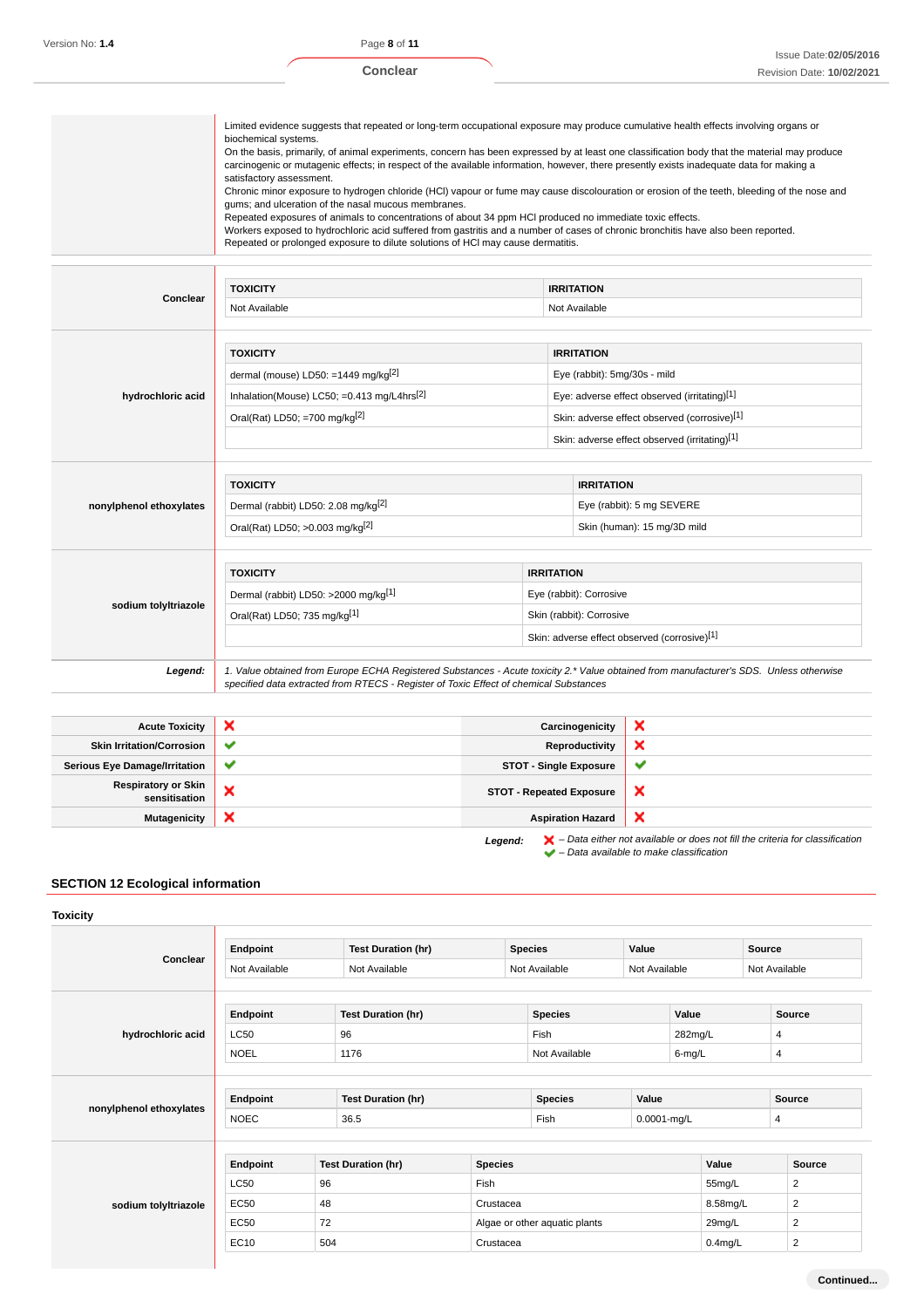# NOEC 72 Algae or other aquatic plants 10mg/L 2 **Legend:** Extracted from 1. IUCLID Toxicity Data 2. Europe ECHA Registered Substances - Ecotoxicological Information - Aquatic Toxicity 3. EPIWIN Suite V3.12 (QSAR) - Aquatic Toxicity Data (Estimated) 4. US EPA, Ecotox database - Aquatic Toxicity Data 5. ECETOC Aquatic Hazard Assessment

On the basis of available evidence concerning either toxicity, persistence, potential to accumulate and or observed environmental fate and behaviour, the material may present a danger, immediate or long-term and /or delayed, to the structure and/ or functioning of natural ecosystems.

Data 6. NITE (Japan) - Bioconcentration Data 7. METI (Japan) - Bioconcentration Data 8. Vendor Data

Harmful to aquatic organisms, may cause long-term adverse effects in the aquatic environment.

Do NOT allow product to come in contact with surface waters or to intertidal areas below the mean high water mark. Do not contaminate water when cleaning equipment or disposing of equipment wash-waters.

Wastes resulting from use of the product must be disposed of on site or at approved waste sites.

Toxic to soil organisms.

**Ecotoxicity:**

The tolerance of water organisms towards pH margin and variation is diverse. Recommended pH values for test species listed in OECD guidelines are between 6.0 and almost 9. Acute testing with fish showed 96h-LC50 at about pH 3.5

Although inorganic chloride ions are not normally considered toxic they can exist in effluents at acutely toxic levels (chloride >3000 mg/l). The resulting salinity can exceed the tolerances of most freshwater organisms.

Inorganic chlorine eventually finds its way into the aqueous compartment and as such is bioavailable. Incidental exposure to inorganic chloride may occur in occupational settings where chemicals management policies are improperly applied. The toxicity of chloride salts depends on the counter-ion (cation) present; that of chloride itself is unknown. Chloride toxicity has not been observed in humans except in the special case of impaired sodium chloride metabolism, e.g. in congestive heart failure. Healthy individuals can tolerate the intake of large quantities of chloride provided that there is a concomitant intake of fresh water.

Although excessive intake of drinking-water containing sodium chloride at concentrations above 2.5 g/litre has been reported to produce hypertension, this effect is believed to be related to the sodium ion concentration.

Chloride concentrations in excess of about 250 mg/litre can give rise to detectable taste in water, but the threshold depends upon the associated cations. Consumers can, however, become accustomed to concentrations in excess of 250 mg/litre. No health-based guideline value is proposed for chloride in drinking-water.

In humans, 88% of chloride is extracellular and contributes to the osmotic activity of body fluids. The electrolyte balance in the body is maintained by adjusting total dietary intake and by excretion via the kidneys and gastrointestinal tract. Chloride is almost completely absorbed in normal individuals, mostly from the proximal half of the small intestine. Normal fluid loss amounts to about 1.5-2 liters/day, together with about 4 g of chloride per day. Most (90 - 95%) is excreted in the urine, with minor amounts in faeces (4-8%) and sweat (2%). Chloride increases the electrical conductivity of water and thus increases its corrosivity. In metal pipes, chloride reacts with metal ions to form soluble salts thus increasing levels of metals in drinking-water. In lead pipes, a protective oxide layer is built up, but chloride enhances galvanic corrosion. It can also increase the rate of pitting corrosion of metal pipes. Prevent, by any means available, spillage from entering drains or water courses.

**DO NOT** discharge into sewer or waterways.

#### **Persistence and degradability**

|   | ווה | Air |
|---|-----|-----|
| . | LOW | LOW |

#### **Bioaccumulative potential**

| <b>DIVACCUTTURE DUCTION</b> |                          |
|-----------------------------|--------------------------|
| Ingredient                  | <b>Bioaccumulation</b>   |
| hydrochloric acid           | LOW (LogKOW = $0.5392$ ) |
| nonylphenol ethoxylates     | LOW (BCF = $1.4$ )       |
| Mobility in soil            |                          |

| Ingredient      | <b>Mobility</b> |
|-----------------|-----------------|
| hudr.<br>hinric | Ŵ               |

## **SECTION 13 Disposal considerations**

#### **Waste treatment methods Product / Packaging disposal** Recycle wherever possible. Consult manufacturer for recycling options or consult local or regional waste management authority for disposal if no suitable treatment or disposal facility can be identified. ▶ Treat and neutralise at an approved treatment plant. Treatment should involve: Neutralisation with soda-ash or soda-lime followed by: burial in a land-fill specifically licensed to accept chemical and / or pharmaceutical wastes or Incineration in a licensed apparatus (after admixture with suitable combustible material). Decontaminate empty containers with 5% aqueous sodium hydroxide or soda ash, followed by water. Observe all label safeguards until containers are cleaned and destroyed.

# **SECTION 14 Transport information**

| <b>Labels Required</b>      |           |
|-----------------------------|-----------|
| <b>Marine Pollutant</b>     | <b>NO</b> |
| <b>HAZCHEM</b>              | 2X        |
| <b>Land transport (ADG)</b> |           |

| <b>UN number</b>             | 3264                                                                          |
|------------------------------|-------------------------------------------------------------------------------|
| UN<br>I proper shipping name | ACIDIC<br>1011/E<br>IOLIIE<br>:ANIC<br><b>INIODC</b><br>CORR<br>N.O.S.<br>___ |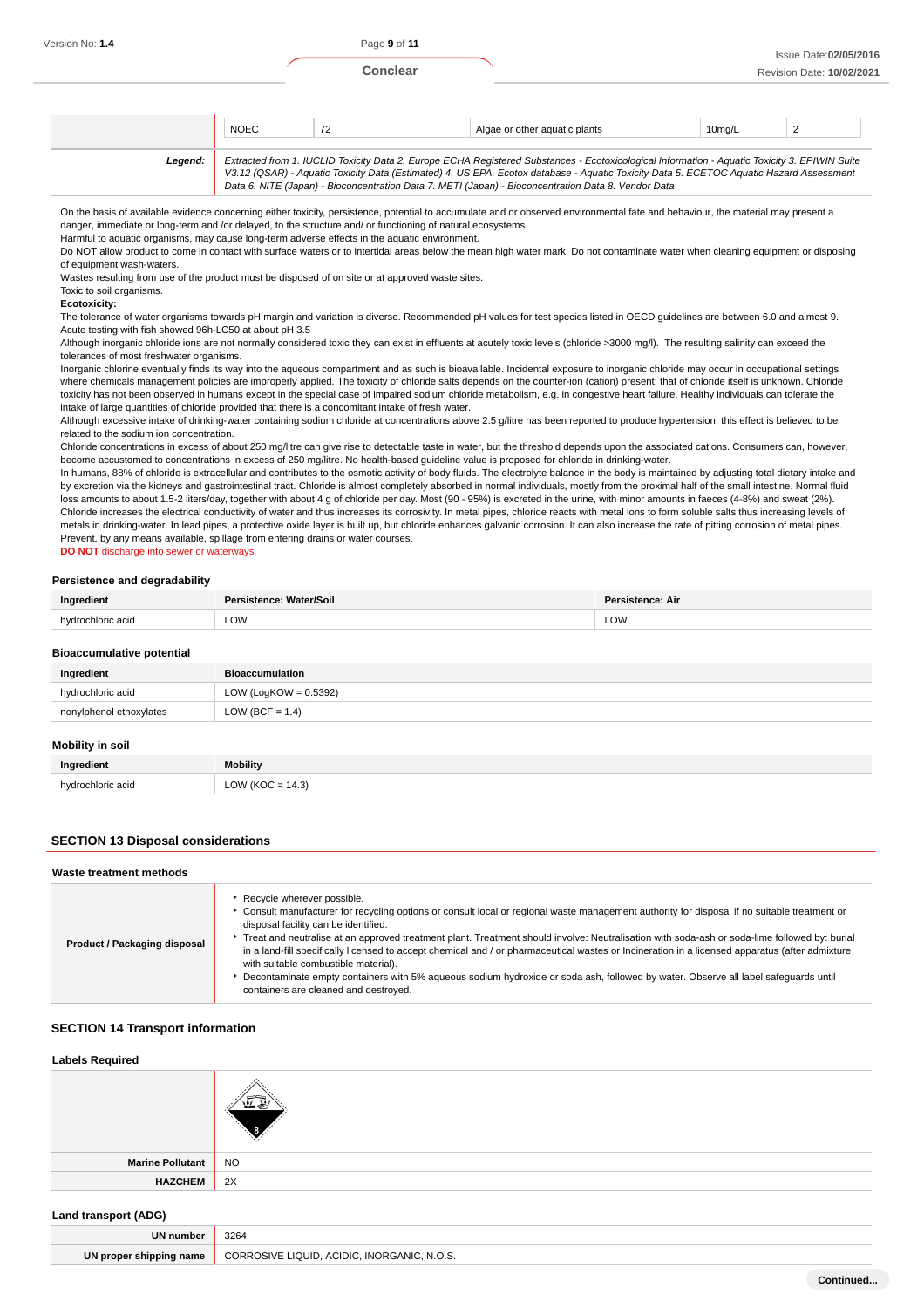| Transport hazard class(es)   | Class<br>8<br>Subrisk<br>Not Applicable                 |  |  |
|------------------------------|---------------------------------------------------------|--|--|
| Packing group                | $\mathbf{III}$                                          |  |  |
| <b>Environmental hazard</b>  | Not Applicable                                          |  |  |
| Special precautions for user | Special provisions<br>223 274<br>5L<br>Limited quantity |  |  |

# **Air transport (ICAO-IATA / DGR)**

| UN number                    | 3264                                                                                                                                                                         |                                                                                                             |                                                              |  |  |
|------------------------------|------------------------------------------------------------------------------------------------------------------------------------------------------------------------------|-------------------------------------------------------------------------------------------------------------|--------------------------------------------------------------|--|--|
| UN proper shipping name      |                                                                                                                                                                              | Corrosive liquid, acidic, inorganic, n.o.s. *                                                               |                                                              |  |  |
| Transport hazard class(es)   | <b>ICAO/IATA Class</b><br>ICAO / IATA Subrisk<br><b>ERG Code</b>                                                                                                             | 8<br>Not Applicable<br>8L                                                                                   |                                                              |  |  |
| Packing group                | $\mathbf{III}$                                                                                                                                                               |                                                                                                             |                                                              |  |  |
| <b>Environmental hazard</b>  | Not Applicable                                                                                                                                                               |                                                                                                             |                                                              |  |  |
| Special precautions for user | Special provisions<br>Cargo Only Packing Instructions<br>Cargo Only Maximum Qty / Pack<br>Passenger and Cargo Packing Instructions<br>Passenger and Cargo Maximum Qty / Pack | Passenger and Cargo Limited Quantity Packing Instructions<br>Passenger and Cargo Limited Maximum Qty / Pack | A3 A803<br>856<br>60L<br>852<br>5L<br>Y841<br>1 <sub>L</sub> |  |  |

#### **Sea transport (IMDG-Code / GGVSee)**

| <b>UN number</b>             | 3264                                                                 |                                             |  |  |  |
|------------------------------|----------------------------------------------------------------------|---------------------------------------------|--|--|--|
| UN proper shipping name      |                                                                      | CORROSIVE LIQUID, ACIDIC, INORGANIC, N.O.S. |  |  |  |
| Transport hazard class(es)   | <b>IMDG Class</b><br><b>IMDG Subrisk</b>                             | 8<br>Not Applicable                         |  |  |  |
| Packing group                | $\mathbf{III}$                                                       |                                             |  |  |  |
| <b>Environmental hazard</b>  | Not Applicable                                                       |                                             |  |  |  |
| Special precautions for user | <b>EMS Number</b><br>Special provisions<br><b>Limited Quantities</b> | $F-A$ , S-B<br>223 274<br>5L                |  |  |  |

# **Transport in bulk according to Annex II of MARPOL and the IBC code**

Not Applicable

# **Transport in bulk in accordance with MARPOL Annex V and the IMSBC Code**

| <b>Product name</b>     | Group         |
|-------------------------|---------------|
| hydrochloric acid       | Not Available |
| nonylphenol ethoxylates | Not Available |
| sodium tolyltriazole    | Not Available |

# **Transport in bulk in accordance with the ICG Code**

| <b>Ship Type</b> |
|------------------|
| Not Available    |
| Not Available    |
| Not Available    |
|                  |

# **SECTION 15 Regulatory information**

**Safety, health and environmental regulations / legislation specific for the substance or mixture**

**hydrochloric acid is found on the following regulatory lists**